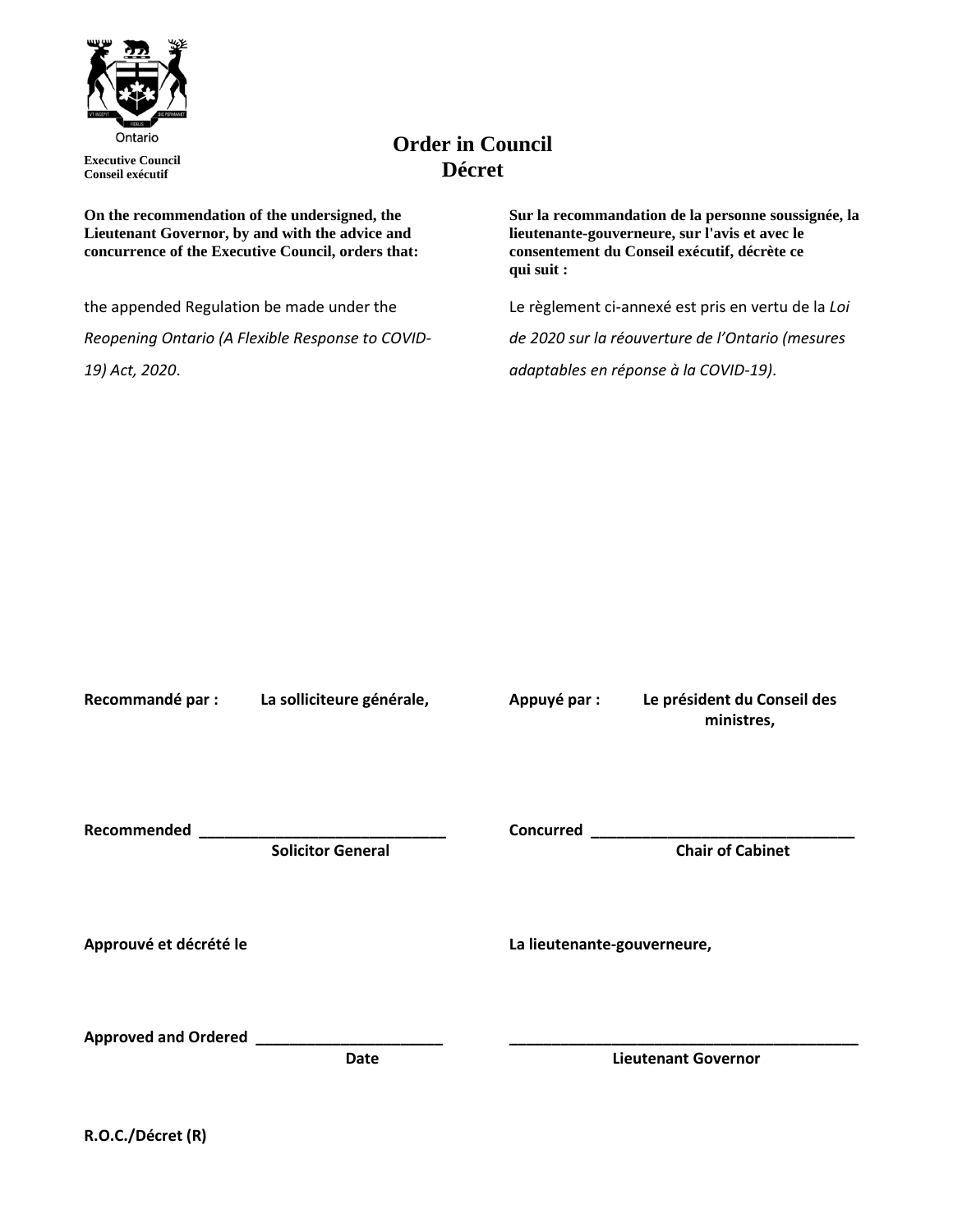#### **Date** : April 16, 2021

**Re :** SOLGEN

Proposed regulation under the Reopening Ontario (A Flexible Response to COVID-19) Act, 2020 Amending - O. Reg. 82/20 RULES FOR AREAS IN STAGE 1 Reg2021.0406.e04

**Authority Verified Compétence vérifiée \_\_\_\_\_\_\_\_\_\_\_\_\_\_\_\_\_\_\_\_\_\_\_\_\_**

**Please print name Nom en lettres moulées s.v.p. \_\_\_\_\_\_\_\_\_\_\_\_\_\_\_\_\_\_\_\_\_\_\_\_\_\_\_\_\_\_\_**

**Telephone Téléphone \_\_\_\_\_\_\_\_\_\_\_\_\_\_\_\_\_\_\_\_\_\_\_\_\_\_\_\_\_\_\_\_\_\_** **Recommended by the Management Board of Cabinet on Recommandé par le Conseil de gestion du gouvernement le \_\_\_\_\_\_\_\_\_\_\_\_\_\_\_\_\_\_\_\_\_\_\_\_\_\_\_**

> **Secretary Secrétaire \_\_\_\_\_\_\_\_\_\_\_\_\_\_\_\_\_\_\_\_\_\_\_\_\_\_\_\_**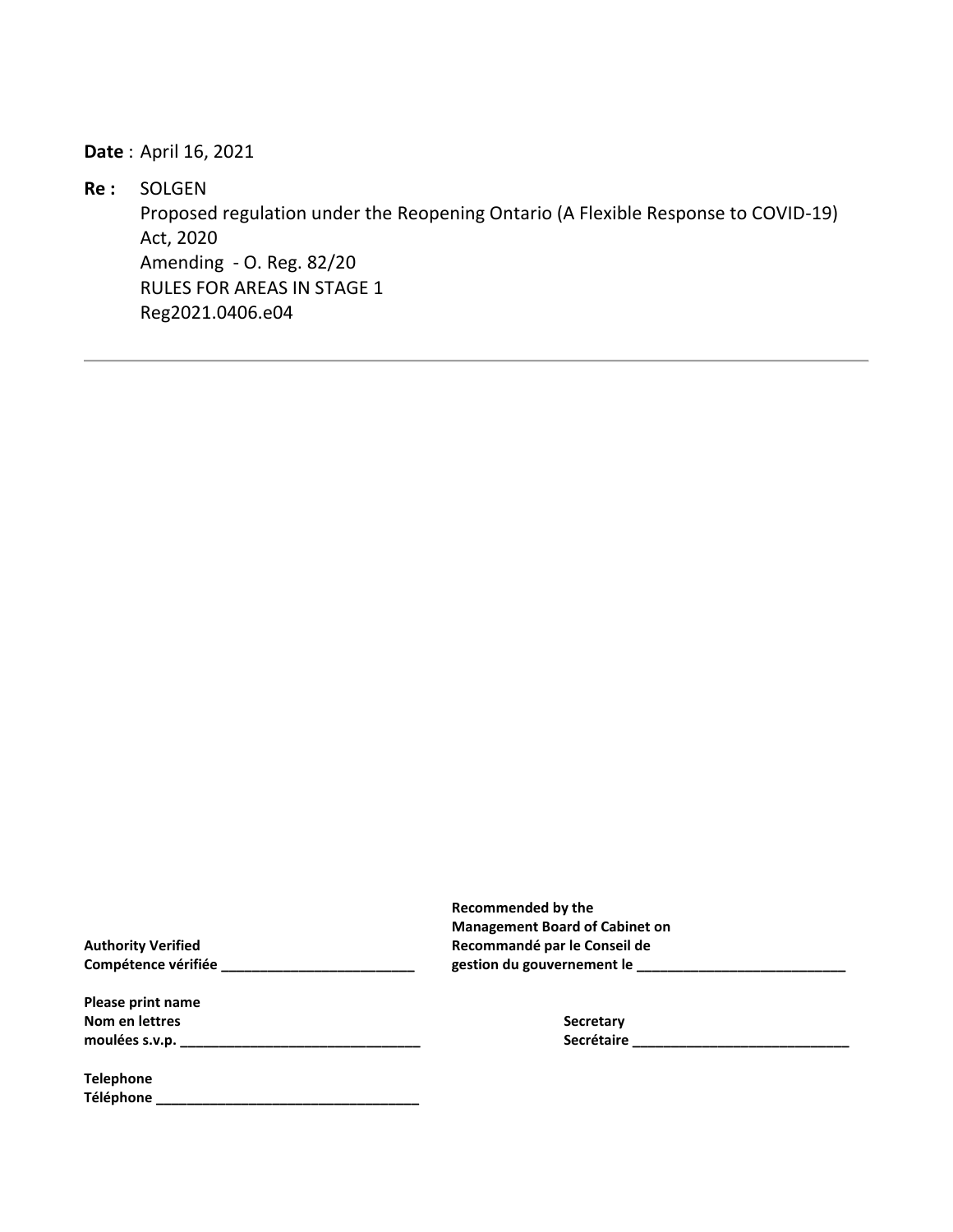**[Bilingual]**

Until filed with the **4-PR/EC/CJO/RA** Registrar of Regulations

# **CONFIDENTIAL REG2021.0406.e**

#### **ONTARIO REGULATION**

#### made under the

#### **REOPENING ONTARIO (A FLEXIBLE RESPONSE TO COVID-19) ACT, 2020**

#### Amending O. Reg. 82/20

#### (RULES FOR AREAS IN STAGE 1)

### **1. (1) Section 2 of Schedule 2 to Ontario Regulation 82/20 is amended by adding the following subsection:**

(1.1) A business described in subsection (1) may open only if they limit the number of persons in the place of business so that the total number of persons in the place of business at any one time does not exceed 25 per cent capacity, as determined in accordance with subsection 3 (3) of Schedule 1.

#### **(2) Subsection 3 (1) of Schedule 2 to the Regulation is amended by adding the following paragraph:**

4. They must limit the number of persons in the place of business so that the total number of persons in the place of business at any one time does not exceed 25 per cent capacity, as determined in accordance with subsection 3 (3) of Schedule 1.

#### **(3) Section 10 of Schedule 2 to the Regulation is amended by adding the following paragraph:**

6. They must limit the number of persons in the place of business so that the total number of persons in the place of business at any one time does not exceed 25 per cent capacity, as determined in accordance with subsection 3 (3) of Schedule 1.

#### **(4) Section 22 of Schedule 2 to the Regulation is amended by adding the following subsection:**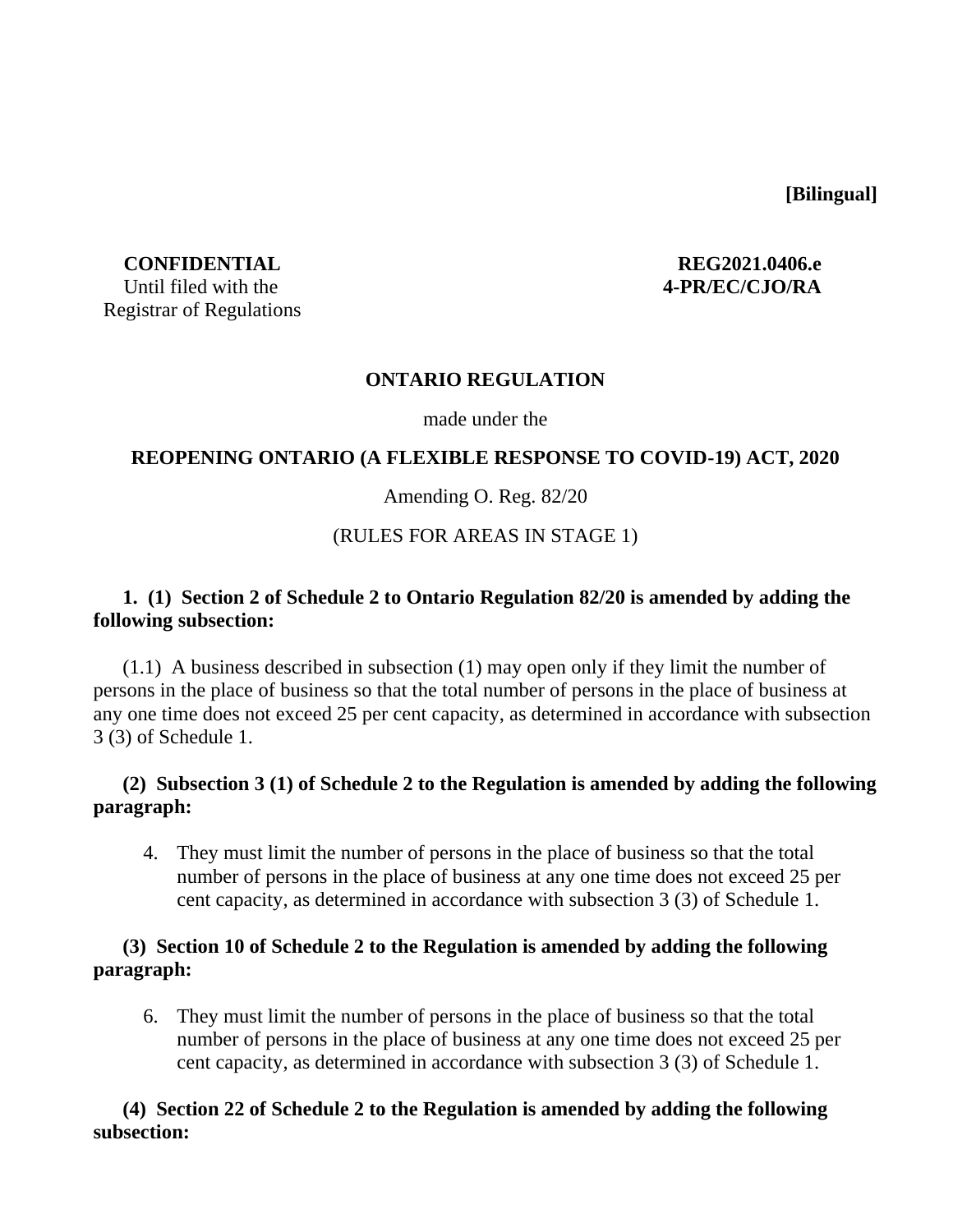(2) For greater certainty, nothing in this Order precludes a person responsible for a boarding kennel or stable from allowing an animal's owner or their representative to visit the animal, assist in the care or feeding of the animal or, as applicable, ride the animal.

### **(5) Section 37 of Schedule 2 to the Regulation is revoked and the following substituted:**

#### **Marinas**

**37.** (1) Marinas that meet the conditions set out in this section.

- (2) Subject to subsection (4), only the following services may be provided:
	- 1. Repairing or servicing boats or other watercraft.
	- 2. Placing boats or other watercraft in the water to be secured to a dock until the marina is open to the public.
	- 3. Any other services that may be required to,
		- i. enable individuals to access their place of residence or their other property,
		- ii. support government operations or services, or
		- iii. support the transportation of items by commercial barges.

(3) For greater certainty, the person who operates the marina shall not permit it to be used for recreational boating purposes except as described in paragraphs 1 and 2 of subsection (2).

(4) For greater certainty, nothing in this Order precludes a person responsible for a marina that maintains docking facilities for members or patrons from operating a food or drink establishment on the premises, as long as section 6 is complied with.

# **(6) Section 43 of Schedule 2 to the Regulation is revoked and the following substituted:**

#### **Construction**

**43.** Construction activities or projects and related services, including land surveying and demolition services, that,

- (a) are associated with the health care sector or long-term care, including new facilities, expansions, renovations and conversion of spaces that could be repurposed for health care space;
- (b) ensure safe and reliable operations of, or provide new capacity in,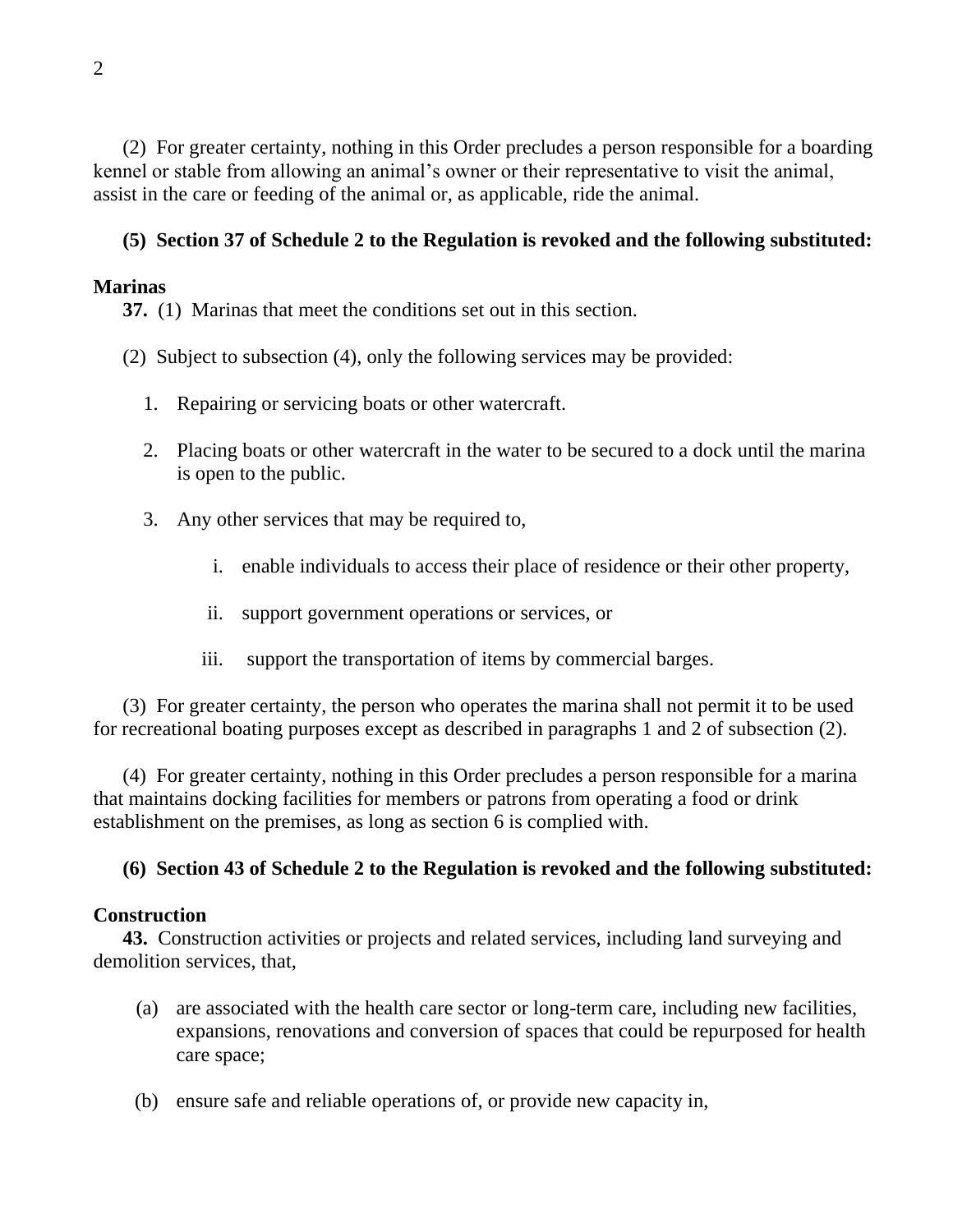- (i) municipal infrastructure, or
- (ii) provincial infrastructure, including but not limited to, the transit, transportation, resource, energy and justice sectors;
- (c) support the operations of, or provide new capacity in, electricity generation, transmission, distribution and storage, natural gas distribution, transmission and storage or in the supply of resources;
- (d) support the operations of, or provide new capacity in, schools, colleges, universities or child care centres within the meaning of the *Child Care and Early Years Act, 2014*;
- (e) are required for,
	- (i) the maintenance and operations of petrochemical plants and refineries,
	- (ii) significant industrial petrochemical projects where preliminary work commenced before April 17, 2021, or
	- (iii) industrial construction and modifications to existing industrial structures limited solely to work necessary for the production, maintenance or enhancement of personal protective equipment, medical devices such as ventilators and other identified products directly related to combatting the COVID-19 pandemic;
- (f) would provide additional capacity in the production, processing, manufacturing or distribution of food, beverages or agricultural products;
- (g) were commenced before April 17, 2021 and that would,
	- (i) provide additional capacity for businesses that provide logistical support, distribution services, warehousing, storage or shipping and delivery services,
	- (ii) provide additional capacity in the operation and delivery of Information Technology (IT) services or telecommunications services, or
	- (iii) provide additional capacity to, or enhance the efficiency or operations of, businesses that extract, manufacture, process and distribute goods, products, equipment and materials;
- (h) support the operations of broadband internet and cellular technologies and services;
- (i) are residential construction activities or projects and related services;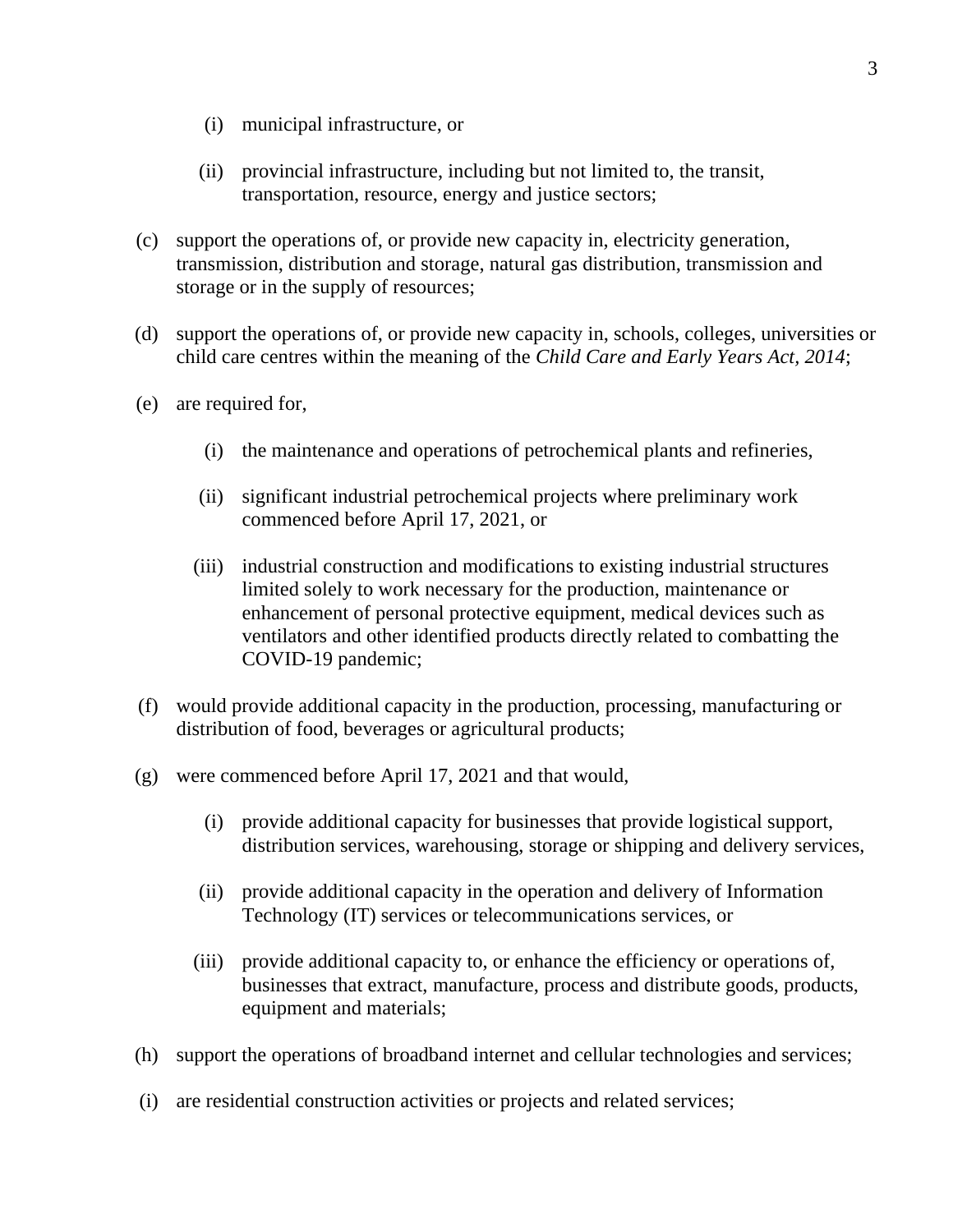- (j) prepare a site for an institutional, commercial, industrial or residential development, including any necessary excavation, grading, roads or utilities infrastructure;
- (k) are necessary to temporarily close construction sites that have paused, or that are not active, to ensure ongoing public safety;
- (l) are funded in whole or in part by,
	- (i) the Crown in right of Canada or in right of Ontario,
	- (ii) an agency of the Crown in right of Canada or in right of Ontario, or
	- (iii) a municipality; or
- (m) are,
	- (i) intended to provide shelter or supports for vulnerable persons or affordable housing, and
	- (ii) being funded in whole or in part by, or are being undertaken by,
		- (A) the Crown in right of Canada or in right of Ontario,
		- (B) an agency of the Crown in right of Canada or in right of Ontario,
		- (C) a municipality,
		- (D) a service manager as defined the *Housing Services Act, 2011*,
		- (E) a registered charity within the meaning of the *Income Tax Act* (Canada), or
		- (F) a not-for-profit corporation.

#### **2. Section 4 of Schedule 3 to the Regulation, as amended by Ontario Regulation** *finsert O.Reg. # for reg2021.0398]***, is revoked and the following substituted:**

#### **Outdoor recreational amenities**

**4.** (1) Subject to subsections (2) to (5), each person responsible for an outdoor recreational amenity shall ensure that it is closed.

(2) An outdoor recreational amenity may be open for persons who need access for purposes of maintenance, safety, law enforcement or other similar purposes.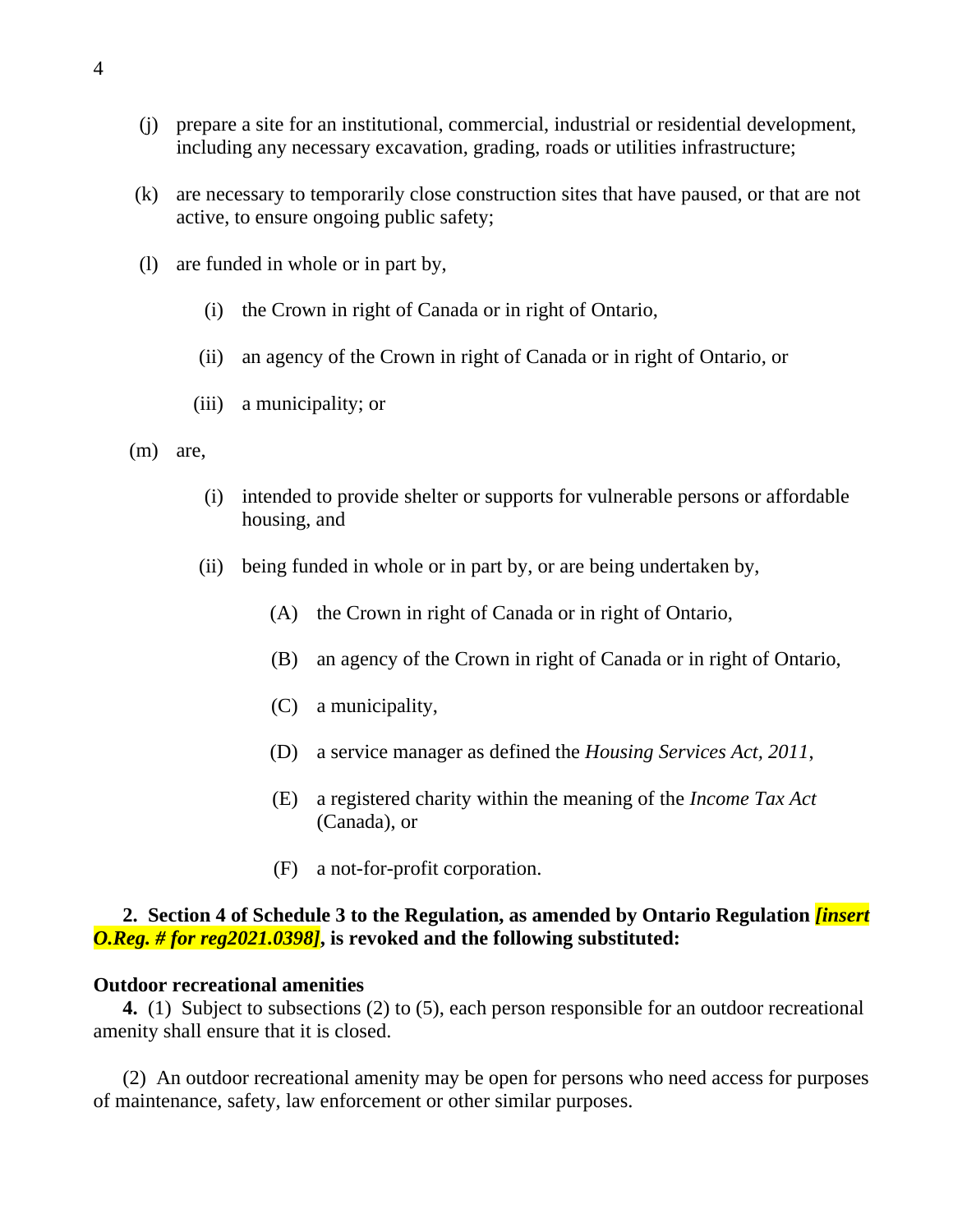(3) An outdoor recreational amenity that is a park or recreational area may be open for the purposes of permitting persons to walk through the park or recreational area.

(4) A person shall not use any outdoor recreational amenities, including the following:

- 1. All outdoor playgrounds, play structures and equipment.
- 2. All outdoor sports facilities and multi-use fields, including,
	- i. baseball diamonds,
	- ii. soccer fields,
	- iii. frisbee golf locations,
	- iv. tennis, platform tennis, table tennis and pickleball courts,
	- v. basketball courts,
	- vi. BMX parks, and
	- vii. skate parks.
- 3. All portions of park and recreational areas containing outdoor fitness equipment.
- 4. All outdoor picnic sites and picnic tables in park and recreational areas.

(5) An outdoor recreational amenity that is an off-leash dog area or park bench may be open.

(6) Any person who uses any of the following amenities shall maintain a physical distance of at least two metres from any other person who is also using the amenity, other than a person who is a member of the same household, a member of one other household who lives alone or a caregiver for any member of either household.

- 1. Outdoor parks and recreational areas.
- 2. Off-leash dog areas.
- 3. Benches in parks or recreational areas.

# **3. (1) Clause 1 (1) (d) of Schedule 4 to the Regulation is revoked and the following substituted:**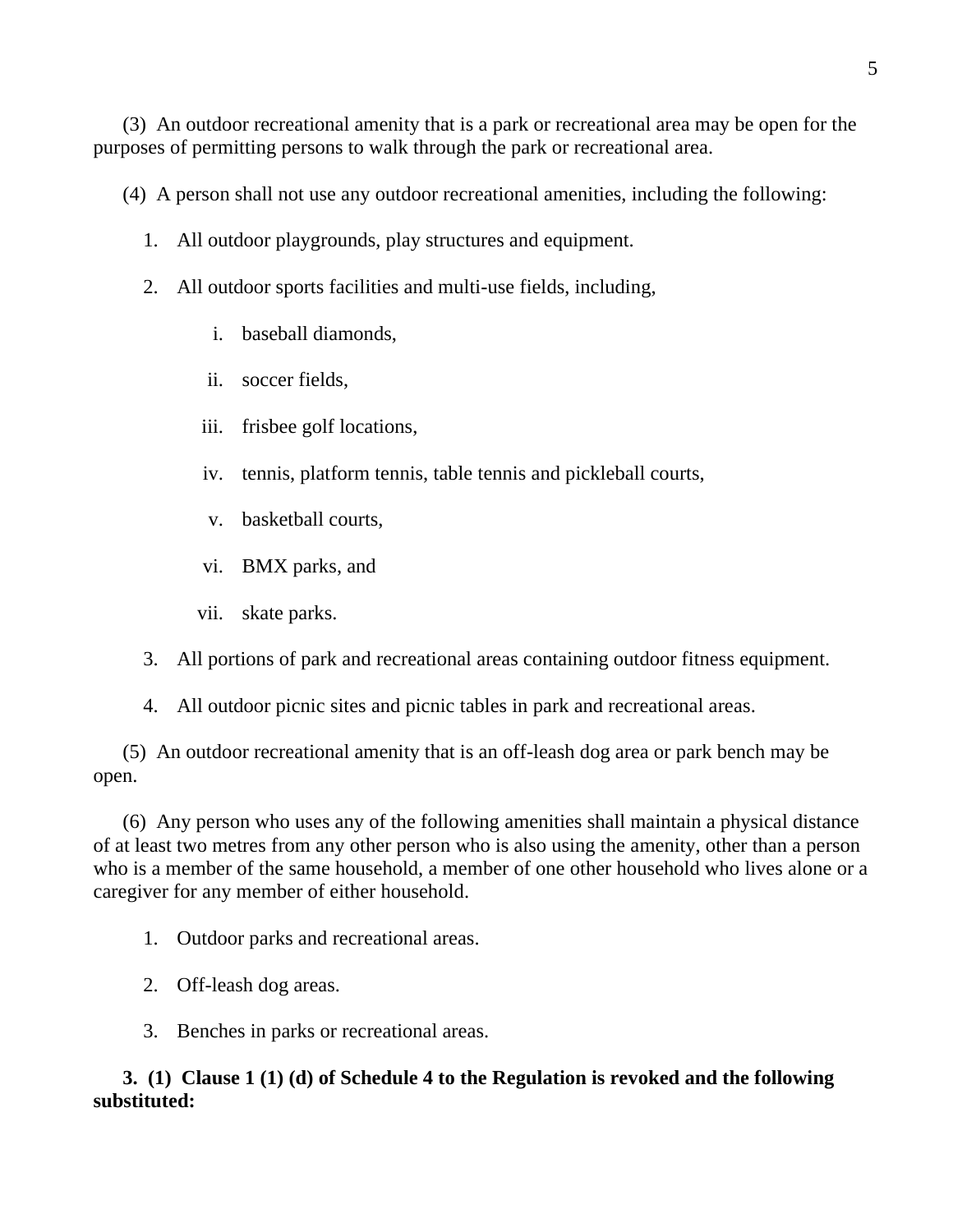- (d) a gathering, whether indoors or outdoors, for the purposes of a wedding, a funeral or a religious service, rite or ceremony of more than 10 people.
- **(2) Subsection 1 (4) of Schedule 4 to the Regulation is revoked.**
- **(3) Schedule 4 to the Regulation is amended by adding the following section:**

#### **Gathering in motor vehicles for religious service, rite or ceremony**

**4.** (1) This section applies with respect to gatherings for the purposes of a wedding, funeral, religious service, rite or ceremony if the persons attending the gathering, other than those conducting the service, rite or ceremony, do so in a motor vehicle.

(2) Clause 1 (1) (d) does not apply to a person who attends a gathering to which this section applies if the person follows all of the following precautions that apply to the person:

- 1. Each person attending the gathering, other than the persons conducting the service, rite or ceremony, must remain within a motor vehicle that is designed to be closed to the elements, except,
	- i. where necessary to use a washroom, or
	- ii. as may otherwise be necessary for the purposes of health and safety.
- 2. The driver of a motor vehicle must ensure that it is positioned at least two metres away from other motor vehicles.
- 3. A person who ordinarily uses a non-motorized vehicle because of their religious belief and who attends the gathering must remain within their non-motorized vehicle except where necessary to use a washroom or as may otherwise be required for health and safety, and paragraph 2 applies with necessary modifications.

#### **Commencement**

**4. (1) Subject to subsection (2), this Regulation comes into force on the later of April 17, 2021 and the day it is filed.**

**(2) Section 3 comes into force on the later of April 19, 2021 and the day it is filed.**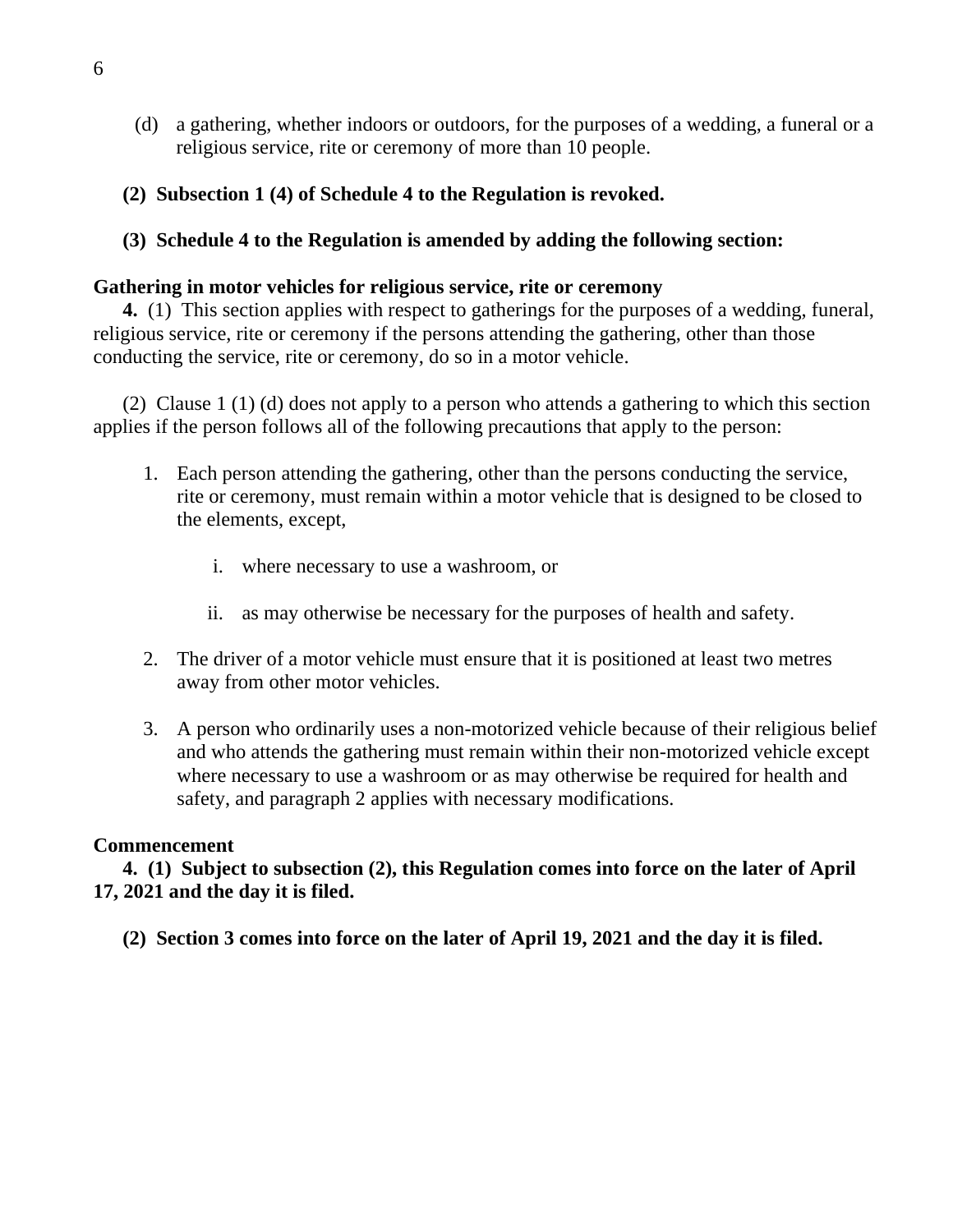jusqu'au dépôt auprès du  $4-PR/EC/CO/RA$ registrateur des règlements

**CONFIDENTIEL** Reg2021.0406.f04.EDI

#### **RÈGLEMENT DE L'ONTARIO**

pris en vertu de la

### **LOI DE 2020 SUR LA RÉOUVERTURE DE L'ONTARIO (MESURES ADAPTABLES EN RÉPONSE À LA COVID-19)**

# modifiant le Règl. de l'Ont. 82/20

# (RÈGLES POUR LES RÉGIONS À L'ÉTAPE 1)

# **1. L'article 2 de l'annexe 2 du Règlement de l'Ontario 82/20 est modifié par adjonction du paragraphe suivant :**

(1.1) Une entreprise visée au paragraphe (1) ne peut ouvrir que si elle limite le nombre de personnes dans l'établissement de l'entreprise de sorte que le nombre total de personnes dans l'établissement de l'entreprise à tout moment ne dépasse pas 25 % de la capacité d'accueil, selon ce qui est établi conformément au paragraphe 3 (3) de l'annexe 1.

# **(2) Le paragraphe 3 (1) de l'annexe 2 du Règlement est modifié par adjonction de la disposition suivante :**

4. Ils doivent limiter le nombre de personnes dans l'établissement de l'entreprise de sorte que le nombre total de personnes dans l'établissement de l'entreprise à tout moment ne dépasse pas 25 % de la capacité d'accueil, selon ce qui est établi conformément au paragraphe 3 (3) de l'annexe 1.

#### **(3) L'article 10 de l'annexe 2 du Règlement est modifié par adjonction de la disposition suivante :**

6. Ils doivent limiter le nombre de personnes dans l'établissement de l'entreprise de sorte que le nombre total de personnes dans l'établissement de l'entreprise à tout moment ne dépasse pas 25 % de la capacité d'accueil, selon ce qui est établi conformément au paragraphe 3 (3) de l'annexe 1.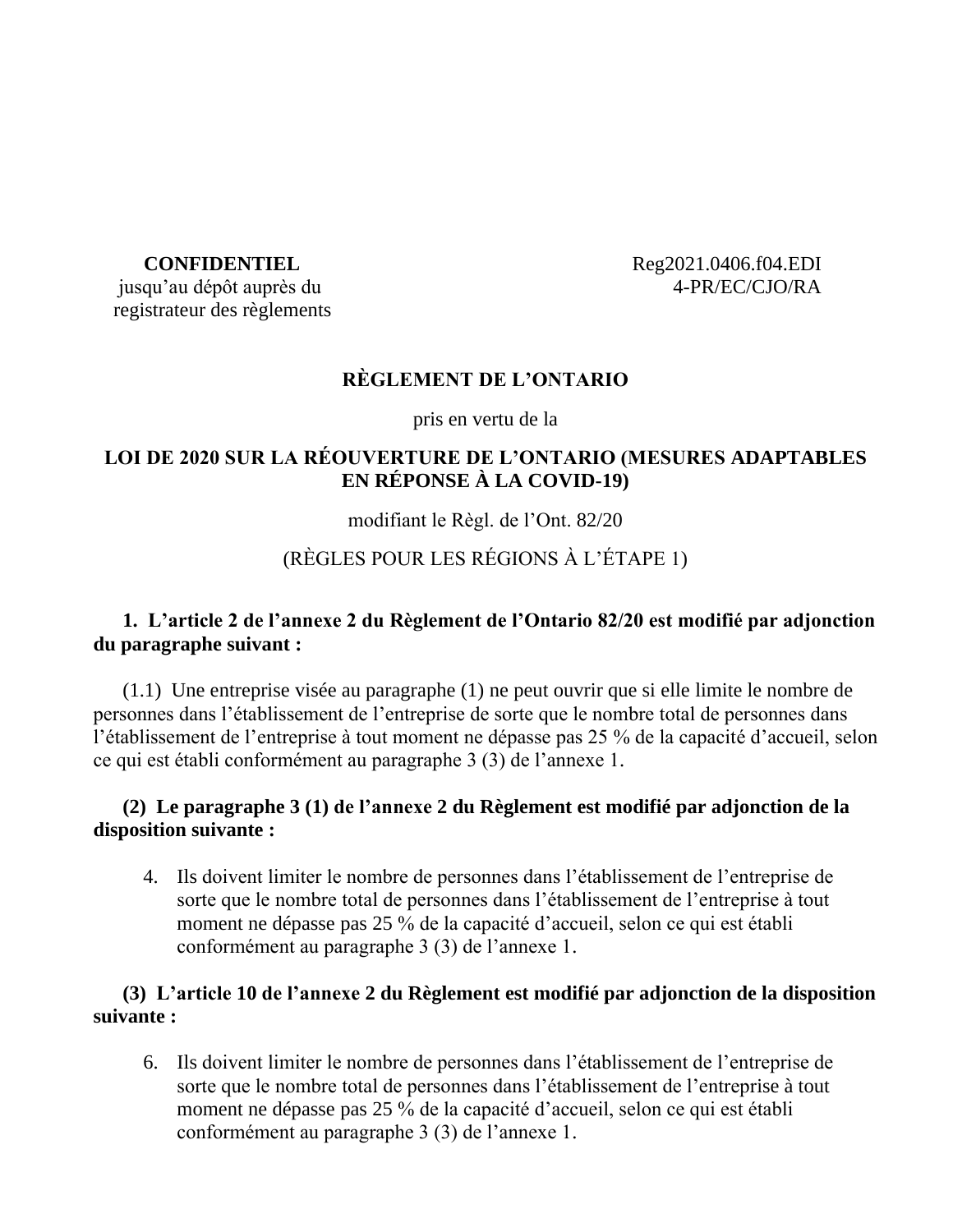### **(4) L'article 22 de l'annexe 2 du Règlement est modifié par adjonction du paragraphe suivant :**

(2) Il est entendu que le présent décret n'a pas pour effet d'empêcher une personne responsable d'une pension canine ou d'une écurie de permettre au propriétaire d'un animal ou à son représentant de visiter l'animal, d'aider à en prendre soin ou à le nourrir, ou de le monter, le cas échéant.

# **(5) L'article 37 de l'annexe 2 du Règlement est abrogé et remplacé par ce qui suit :**

#### **Marinas**

**37.** (1) Les marinas qui satisfont aux conditions énoncées au présent article.

- (2) Sous réserve du paragraphe (4), seuls les services suivants peuvent être fournis :
	- 1. La réparation et l'entretien de bateaux ou d'autres embarcations.
	- 2. La mise à l'eau de bateaux ou d'autres embarcations destinés à être amarrés à un quai jusqu'à la réouverture de la marina au public.
	- 3. Tout autre service nécessaire pour :
		- i. soit permettre aux particuliers d'accéder à leur lieu de résidence ou à leur autre propriété,
		- ii. soit soutenir des activités ou services gouvernementaux,
		- iii. soit soutenir le transport d'articles par chaland commercial.

(3) Il est entendu que la personne qui exploite la marina ne doit pas permettre que celle-ci soit exploitée à des fins de navigation de plaisance, sauf comme le prévoient les dispositions 1 et 2 du paragraphe (2).

(4) Il est entendu que le présent décret n'a pas pour effet d'empêcher une personne responsable d'une marina qui entretient des débarcadères pour des membres ou des clients d'exploiter un établissement servant des aliments ou des boissons sur les lieux, dans la mesure où l'article 6 est respecté.

#### **(6) L'article 43 de l'annexe 2 du Règlement est abrogé et remplacé par ce qui suit :**

#### **Construction**

**43.** Les activités ou projets de construction et les services connexes, y compris les services d'arpentage et de démolition, qui, selon le cas :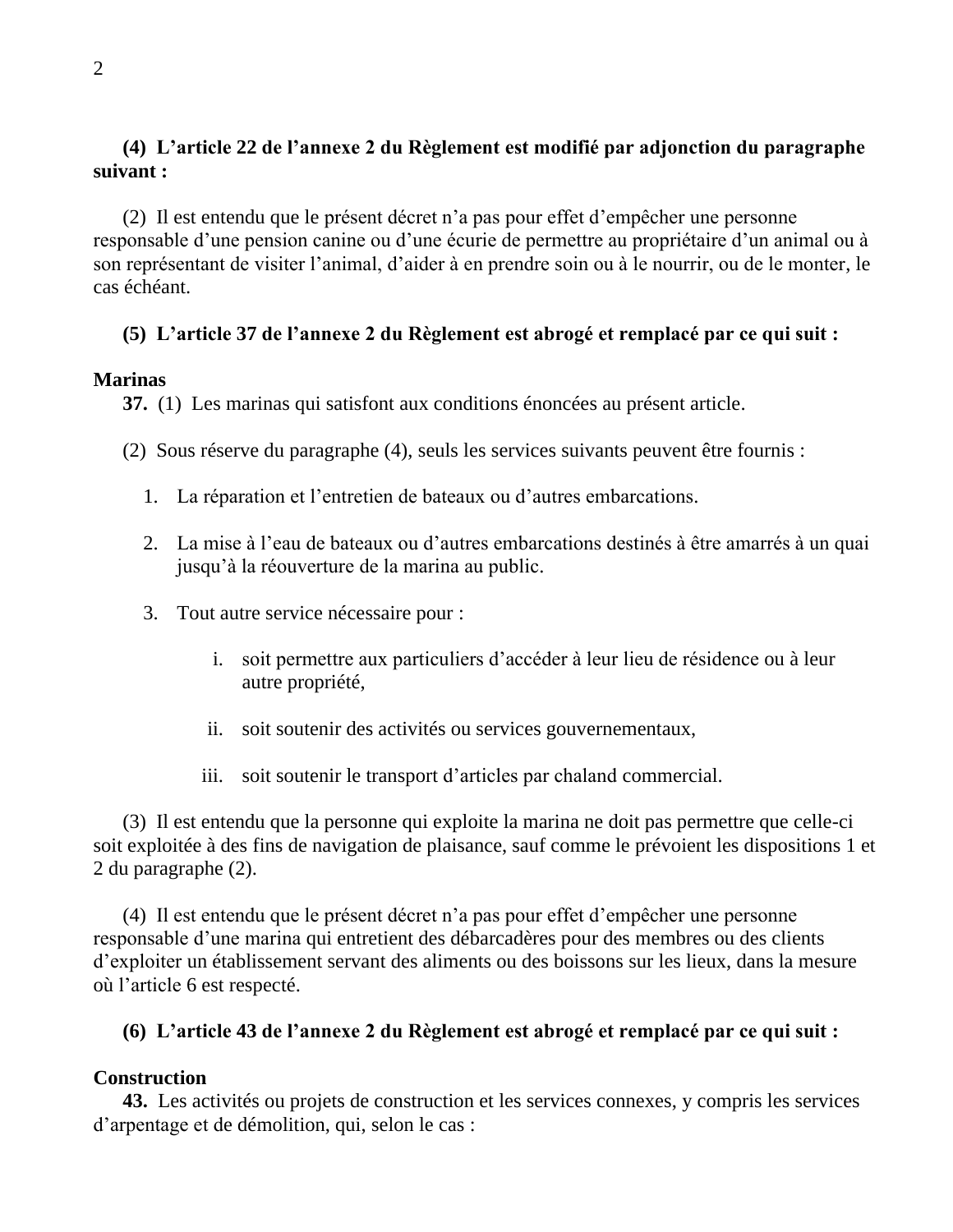3

- a) sont associés au secteur des soins de santé ou aux soins de longue durée, y compris la construction de nouvelles infrastructures, les agrandissements, les rénovations et la conversion d'espaces qui pourraient être réaménagés en espaces de soins de santé;
- b) assurent le fonctionnement sûr et fiable des infrastructures suivantes, ou fournissent de nouvelles capacités dans celles-ci :
	- (i) les infrastructures municipales,
	- (ii) les infrastructures provinciales, notamment dans les secteurs du transport en commun, du transport, des ressources, de l'énergie et de la justice;
- c) soutiennent le fonctionnement de la production, du transport, de la distribution et du stockage d'électricité et du transport, de la distribution et du stockage de gaz naturel ou de l'approvisionnement en ressources, ou fournissent de nouvelles capacités pour ces activités;
- d) soutiennent le fonctionnement des écoles, des collèges, des universités ou des centres de garde au sens de la *Loi de 2014 sur la garde d'enfants et la petite enfance*, ou fournissent de nouvelles capacités dans ces établissements;
- e) sont nécessaires :
	- (i) à l'entretien et à l'exploitation des usines pétrochimiques et des raffineries,
	- (ii) aux projets pétrochimiques industriels importants dont les travaux préliminaires ont commencé avant le 17 avril 2021,
	- (iii) à la construction industrielle et à l'apport de modifications à des structures industrielles existantes, pourvu que les activités se limitent aux travaux nécessaires à la production, à l'entretien et à l'amélioration d'équipement de protection individuelle, d'appareils médicaux tels que des ventilateurs et d'autres produits reconnus comme étant directement liés à la lutte contre la pandémie de COVID-19;
- f) fourniraient des capacités supplémentaires pour la production, la transformation, la fabrication ou la distribution d'aliments, de boissons ou de produits agricoles;
- g) ont commencé avant le 17 avril 2021 et qui :
	- (i) soit fourniraient des capacités supplémentaires pour les entreprises qui fournissent des services de soutien logistique, de distribution, d'entreposage ou d'expédition et de livraison,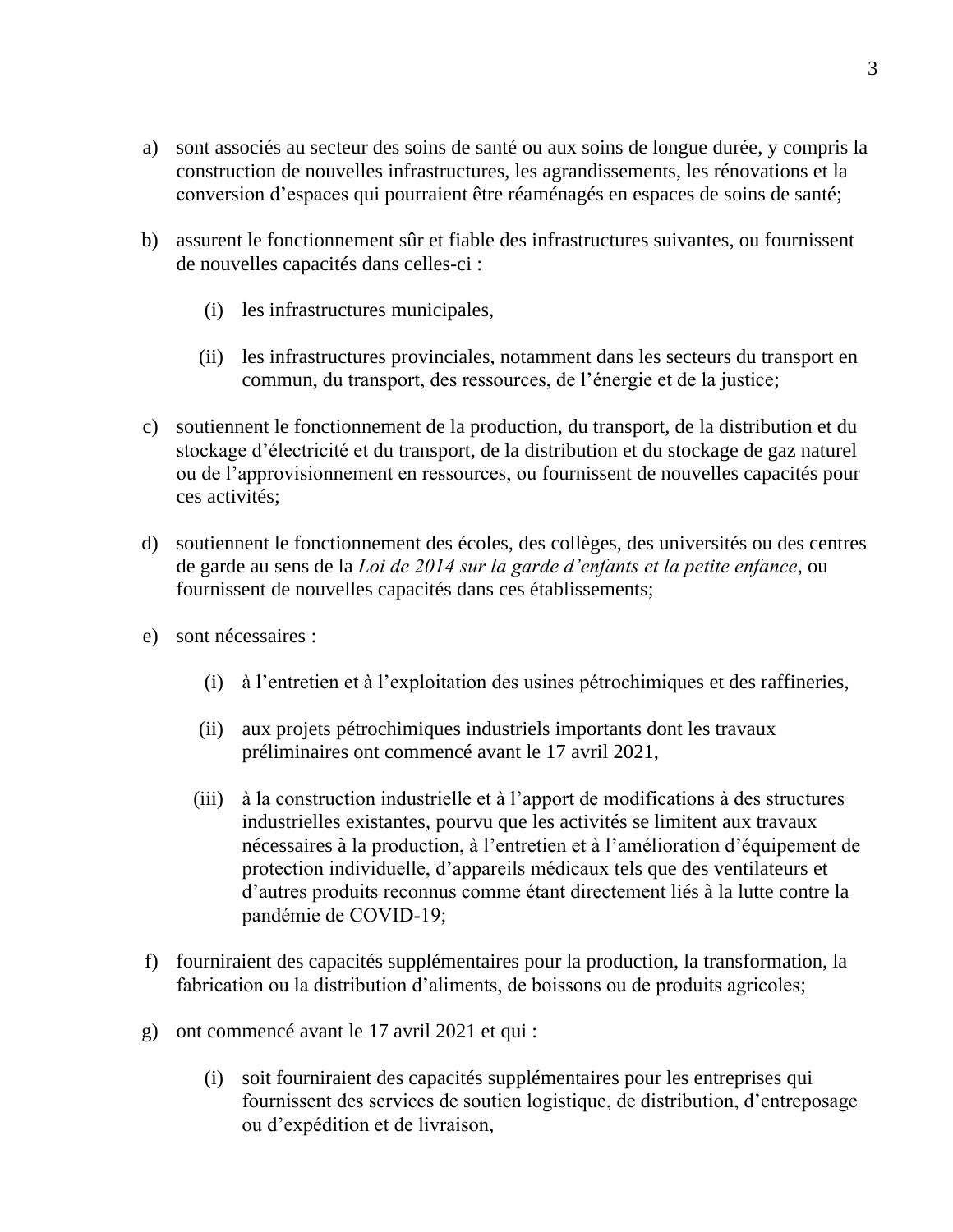- (ii) soit fourniraient des capacités supplémentaires pour le bon fonctionnement et la fourniture de services de technologie de l'information (TI) ou de télécommunications;
- (iii) soit fourniraient des capacités supplémentaires aux entreprises qui extraient ou transforment des matériaux ou fabriquent et distribuent des biens, des produits et des équipements, soit amélioreraient l'efficience ou les activités de ces entreprises;
- h) soutiennent le fonctionnement des technologies et services cellulaires et d'Internet à haut débit;
- i) sont des activités ou des projets de construction résidentielle et des services connexes;
- j) la préparation d'un bien-fonds pour un aménagement institutionnel, commercial, industriel ou résidentiel, y compris les travaux requis pour l'excavation, le nivellement, la construction de routes et les infrastructures de services publics;
- k) sont nécessaires pour assurer la fermeture temporaire des chantiers de construction où les travaux ont été interrompus ou qui ne sont pas actifs et pour garantir le maintien de la sécurité publique;
- l) sont financés, en totalité ou en partie :
	- (i) soit par la Couronne du chef du Canada ou du chef de l'Ontario,
	- (ii) soit par un organisme de la Couronne du chef du Canada ou du chef de l'Ontario,
	- (iii) soit par une municipalité;
- m) sont, à la fois :
	- (i) prévus pour fournir un refuge ou des soutiens aux personnes vulnérables ou des logements abordables;
	- (ii) financés, en totalité ou en partie, ou entrepris par l'une des personnes ou entités suivantes :
		- (A) la Couronne du chef du Canada ou du chef de l'Ontario,
		- (B) un organisme de la Couronne du chef du Canada ou du chef de l'Ontario,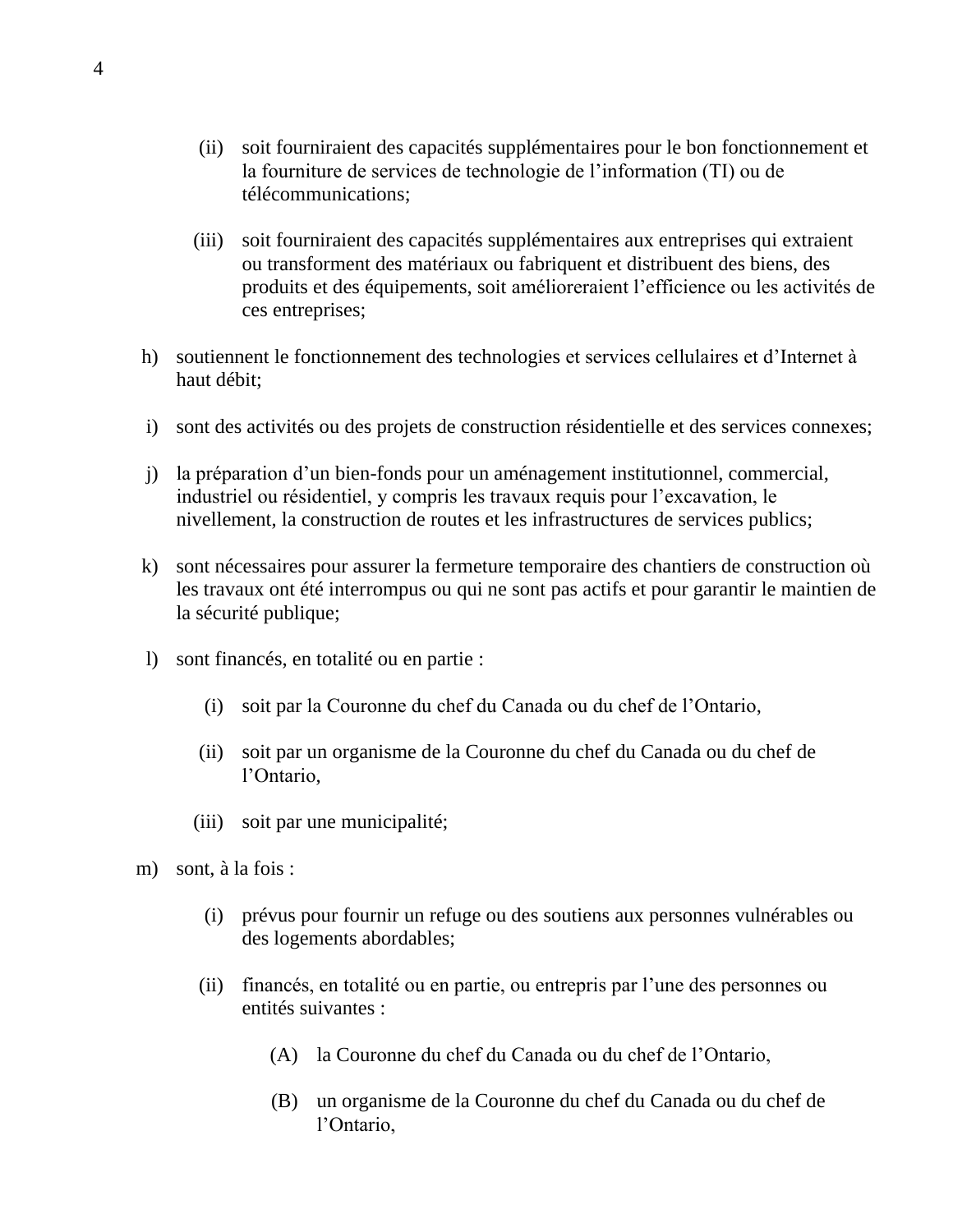- (C) une municipalité,
- (D) un gestionnaire de services au sens de la définition donnée à ce terme dans la *Loi de 2011 sur les services de logement*,
- (E) un organisme de bienfaisance enregistré au sens de la *Loi de l'impôt sur le revenu* (Canada),
- (F) un organisme sans but lucratif.

#### **2. L'article 4 de l'annexe 3 du Règlement, tel qu'il est modifié par le Règlement de l'Ontario [insert O.Reg. # for reg2021.0398], est abrogé et remplacé par ce qui suit :**

#### **Installations récréatives de plein air**

**4.** (1) Sous réserve des paragraphes (2) à (5), chaque personne responsable d'une installation récréative de plein air veille à ce qu'elle soit fermée.

(2) Une installation récréative de plein air peut ouvrir pour les personnes qui ont besoin d'y accéder à des fins d'entretien, de sécurité, d'exécution de la loi ou à d'autres fins similaires;

(3) Une installation récréative de plein air qui est un parc ou une aire récréative peut ouvrir afin de permettre à des personnes de se promener dans le parc ou l'aire récréative;

(4) Nul ne doit utiliser les installations récréatives de plein air, notamment les installations suivantes :

- 1. Tous les terrains, structures et équipements de jeux extérieurs.
- 2. Toutes les installations sportives de plein air et tous les terrains à usage multiple de plein air, notamment,
	- i. les terrains de baseball,
	- ii. les terrains de soccer,
	- iii. les emplacements de disque-golf,
	- iv. les terrains de tennis, paddle-tennis, tennis de table et tennis léger,
	- v. les terrains de basket-ball,
	- vi. les parcs de BMX,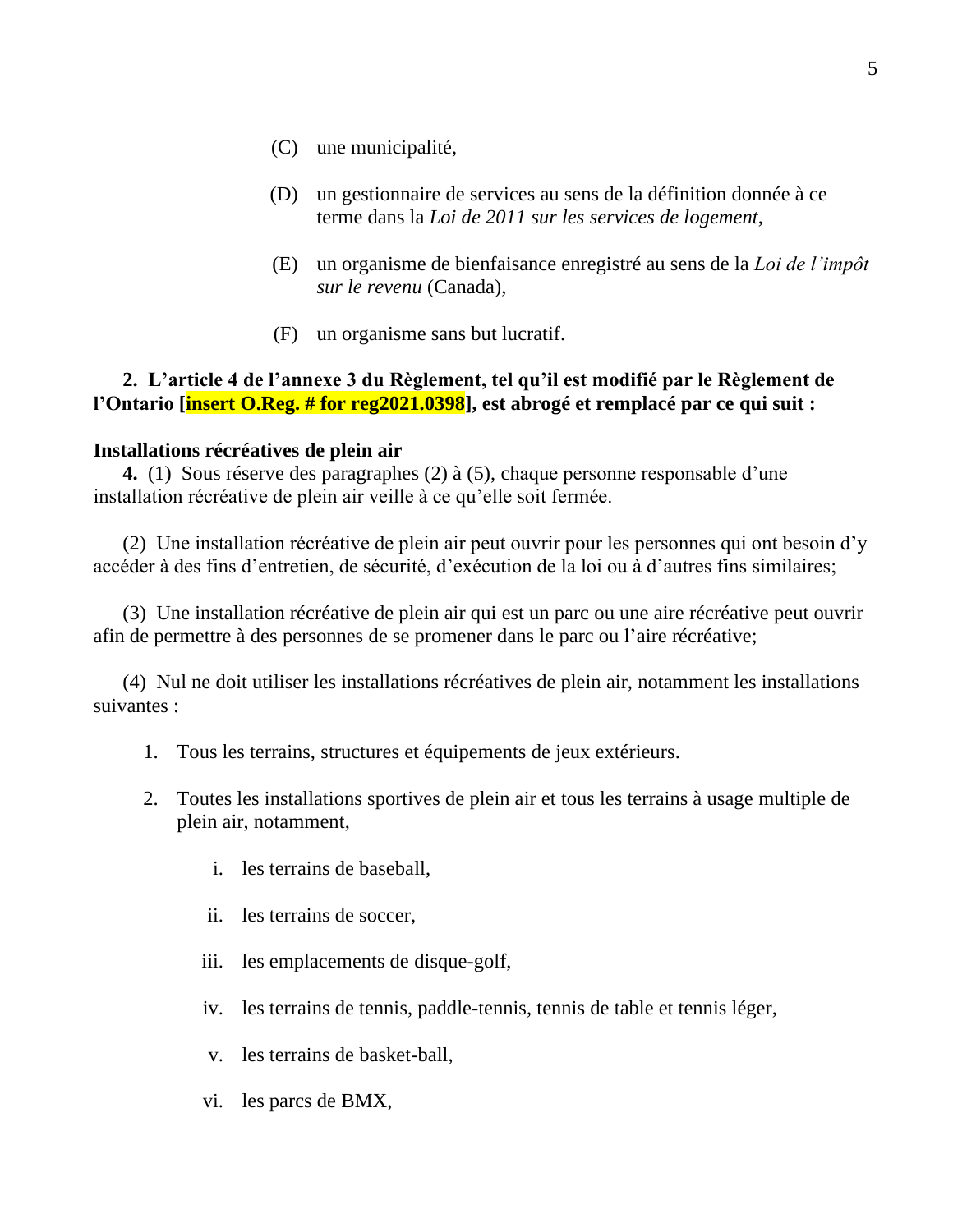- vii. les planchodromes.
- 3. Toutes les parties de parcs et d'aires récréatives comportant des équipements de plein air pour l'exercice physique.
- 4. Tous les emplacements de pique-nique extérieurs et les tables de pique-nique situés dans les parcs ou les aires récréatives.

(5) Une installation récréative de plein air qui est une zone pour chiens sans laisse ou un banc de parc peut ouvrir.

(6) Toute personne qui utilise l'une ou l'autre des installations suivantes maintient une distance physique d'au moins deux mètres par rapport aux autres personnes qui utilisent l'installation, à l'exception des personnes qui sont membres du même ménage, d'un membre d'un autre ménage qui vit seul ou d'un fournisseur de soins pour un membre quelconque de l'un des deux ménages :

- 1. Les parcs et aires récréatives de plein air.
- 2. Les zones pour chiens sans laisse.
- 3. Les bancs dans les parcs ou aires récréatives.

# **3. (1) L'alinéa 1 (1) d) de l'annexe 4 du Règlement est abrogé et remplacé par ce qui suit :**

- d) un rassemblement, que celui-ci ait lieu à l'intérieur ou à l'extérieur, dans le cadre d'un mariage, d'un service funéraire, d'un service ou rite religieux ou d'une cérémonie religieuse réunissant plus de 10 personnes.
- **(2) Le paragraphe 1 (4) de l'annexe 4 du Règlement est abrogé.**
- **(3) L'annexe 4 du Règlement est modifiée par adjonction de l'article suivant :**

#### **Rassemblement à bord de véhicules automobiles dans le cadre d'un service ou rite religieux ou d'une cérémonie religieuse**

**4.** (1) Le présent article s'applique à l'égard des rassemblements qui ont lieu dans le cadre d'un mariage, d'un service funéraire, d'un service ou rite religieux ou d'une cérémonie religieuse si les personnes qui assistent au rassemblement, à l'exception de celles qui dirigent le service, le rite ou la cérémonie, le font à bord d'un véhicule automobile.

(2) L'alinéa 1 (1) d) ne s'applique pas à la personne qui assiste à un rassemblement auquel s'applique le présent article si elle prend toutes les précautions suivantes qui s'appliquent à elle :